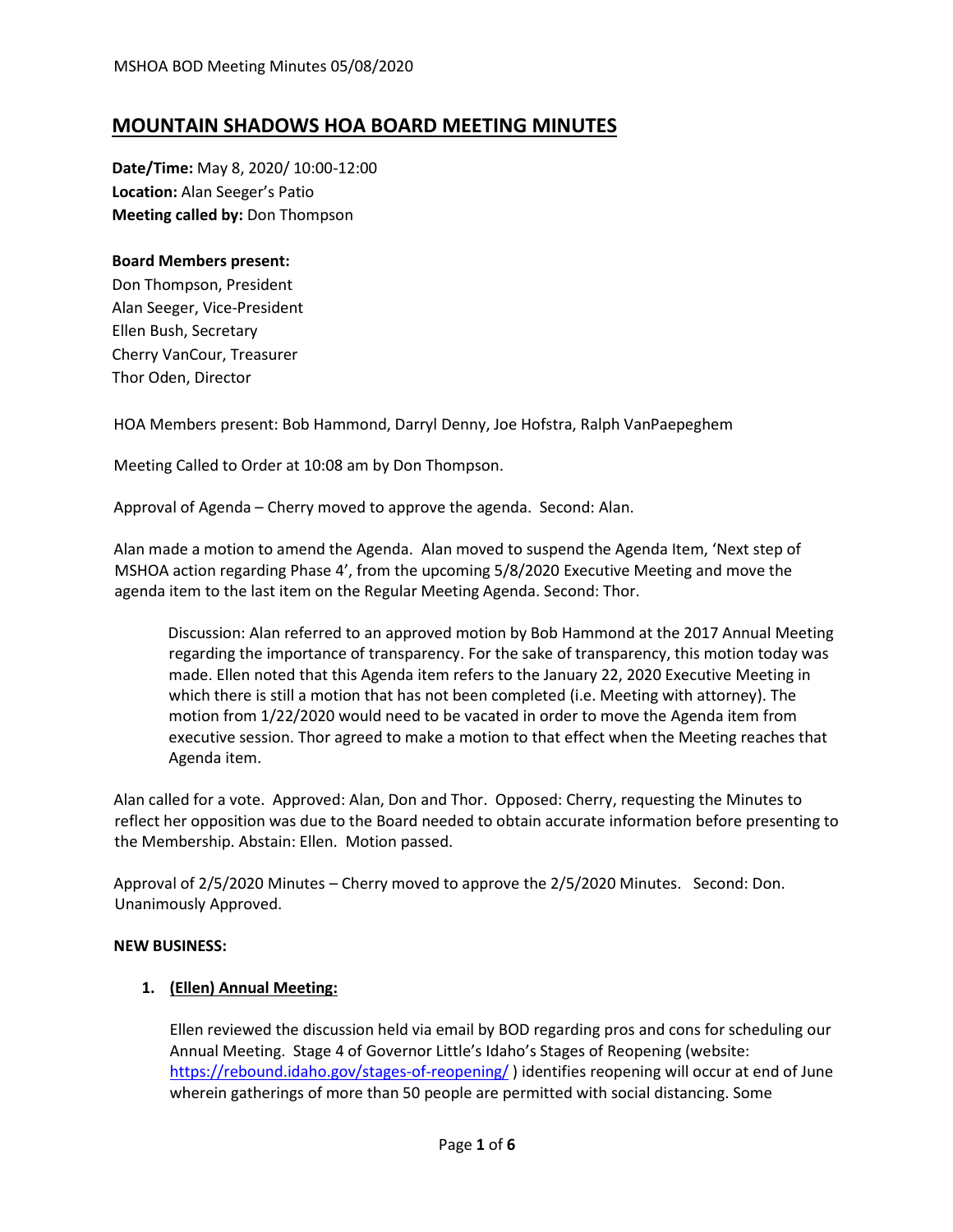expressed concern for safety and felt Stage 4 does not suffice as reason to insist on holding Meeting. The majority felt preferable to tentatively schedule for the last Saturday of June, June 27; and postpone if Stage 4 reopening is recalled. An outdoor venue would be required. Weilmunster Park is not available 6/27. Bob H suggested Starlight Mountain Theater. Ellen will contact Starlight Mountain Theater for availability. Another viability option would be to hold the meeting in one of the subdivision's cul-de-sacs.

The Board reviewed the spread sheet of tasks required to be completed in preparation for an Annual Meeting. Tasks were assigned.

# **OLD BUSINESS:** (10:25-12:00)

# **2. (Cherry) Finance Report:**

- **Financial report**: Report shows Income and Expenses.
- **Budget report**: Currently at 99.9% of Income. Spent 70% of total to date.
- **Balance Sheet**: Identifies total assets and how those assets are allocated. Cherry noted she will be assessing if some of Operations allocation needs to be reallocated to Road Repair and/or Water System.
- **High Level Snap Shot**: Identifies, at a high level, the current assets at the end of the fiscal Budget year (7/1/19-6/30/20) if the income/expenses remain as forecasted. Discussed the usefulness of this report and decided to not continue providing this report at future meetings.
- **Water System Approved Amt & Road Maint Budgeted Amt**: Report shows work Approved for the Water System and Road Maintenance via jobs entered into QuickBooks.
- **MSHOA Job Status**: Between our last Board Meeting on 2/5/20 and today there has been 3 jobs opened, A2020-BS1,2&3 Generator Venting, plus the meter installations below (already closed). There have been 5 jobs closed:
	- o A2020-LocateWaterConn, Lot 38
	- o A2020-Meter, Lot 21 (opened and closed)
	- o A2020-Meter, Lot 66 (opened and closed)
	- o E2019-WH2Pipe
	- o E2020-BS2 VFD-1 Fault
- **Volunteer Time by Job Detail**: Between our last Board Meeting on 2/5/20 and today, there has been 19 volunteer hours reported. Realizing not all volunteers report the time they spend on jobs, the volunteer hours more likely are more. If the Association didn't utilize volunteers, we could easily put a very conservative dollar amount of \$50.00 per hour that would have been paid out to hire this work to be done. \$50 x 19 hours is \$950.00. The total reported volunteer hours will be reported at the Annual Meeting. The Board noted the importance of volunteers. Cherry suggested sending out a quarterly email to Members identifying the type of work required within the subdivision, asking for volunteers.

Cherry noted if any Member would like any of these reports, please go to the Contact Us on the Mountain Shadows HOA website to request. <http://mtnshadowshoa.org/contact-us/>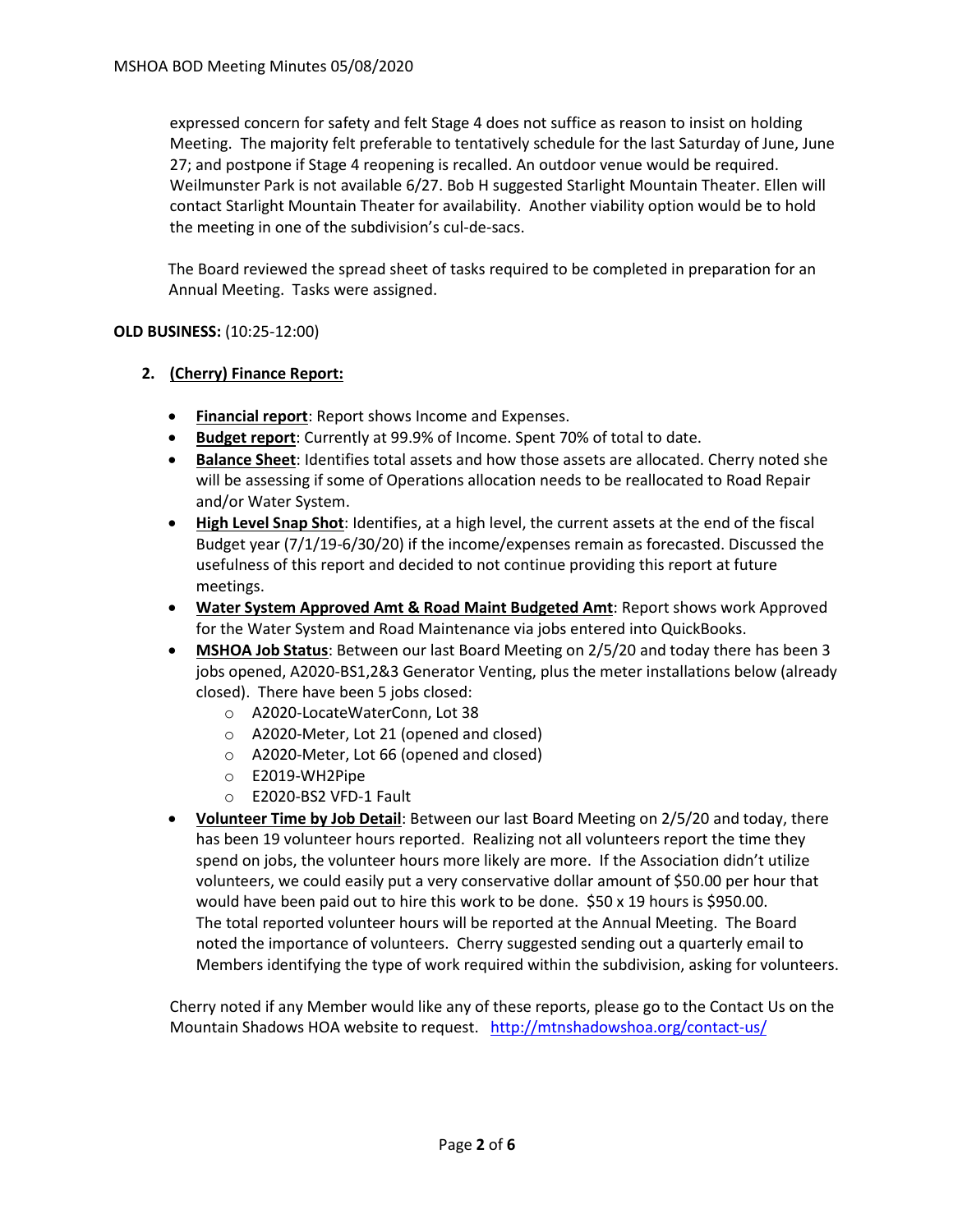## **3. (Ellen) Architectural Committee Report:**

Ellen noted the ACC met on 2/18/20 and approved Solar System installation at Lot 51.. ACC received incomplete application from the owners of Lot 80, currently waiting on completed application.

The ACC met via Zoom on 4/8/20 and approved addition to Lot 52.

## **4. Update on Current Action Items**:

# a) **(Thor) Road repair update**:

Presented two bids:

- Steele Paving: \$4.50/sq. ft. with no mobilization fee and a minimum of 5,000 sq. ft. All repairs will be 2" of asphalt. Tax is included within the \$4.50/sq. ft.
- Slender Paving, Inc: \$4.75/sq. ft. with a minimum of 5000 sq. ft. An additional Mobilization Fee of \$1,250. All repairs will be 2"-2.5" of asphalt. 30% deposit is required.

There is approximately 1,300 sq. ft. of painted areas identifying road repair in the middle of the subdivisions' roads. Leaving a little less than 4,000 sq. ft. (2,000 linear ft.) for the sides of the roads.

Thor moved to accept the bid from Ricky Steele. Second: Alan. Approved: Alan, Thor, Don and Cherry. Ellen approved with the condition of receiving a complete bid from Ricky Steele. Motion passed.

Cherry moved to increase the Road Repair budget an additional \$10,000 so there is funding to pay Steele Paving when the work is completed. Second: Thor. Approved Cherry, Thor, Alan, Don and Ellen. Motion passed.

Thor mentioned future possibility of sealing cracks in the road with oil to help prevent/delay pot holes. Boise County does this on county roads. Cherry mentioned if we do this, she will need to incorporate funding within the 2020-2021 Fiscal Budget.

Joe asked if Steele Paving would be available for individual homeowners to contract for driveway work while the crew is in the area. Thor will confirm price for individual requests, then information will be sent to homeowners.

## b) **(Alan) Water System Advisory Committee**:

Thor reported on the pump vibrating at Well House 2 (WH2). Clayton, from Gem Pump, came to WH2 4/25/20 to evaluate the vibration. Possible fix could be a swabbing process, which is expensive. Clayton has an associate that does this type of work and has schedule an appointment for 5/12/20 at WH2 for further evaluation.

Discussion around if this becomes an expensive project, there is a possibility of applying for a grant(s). Don noted he is familiar with applying for grants and will work on this, if needed.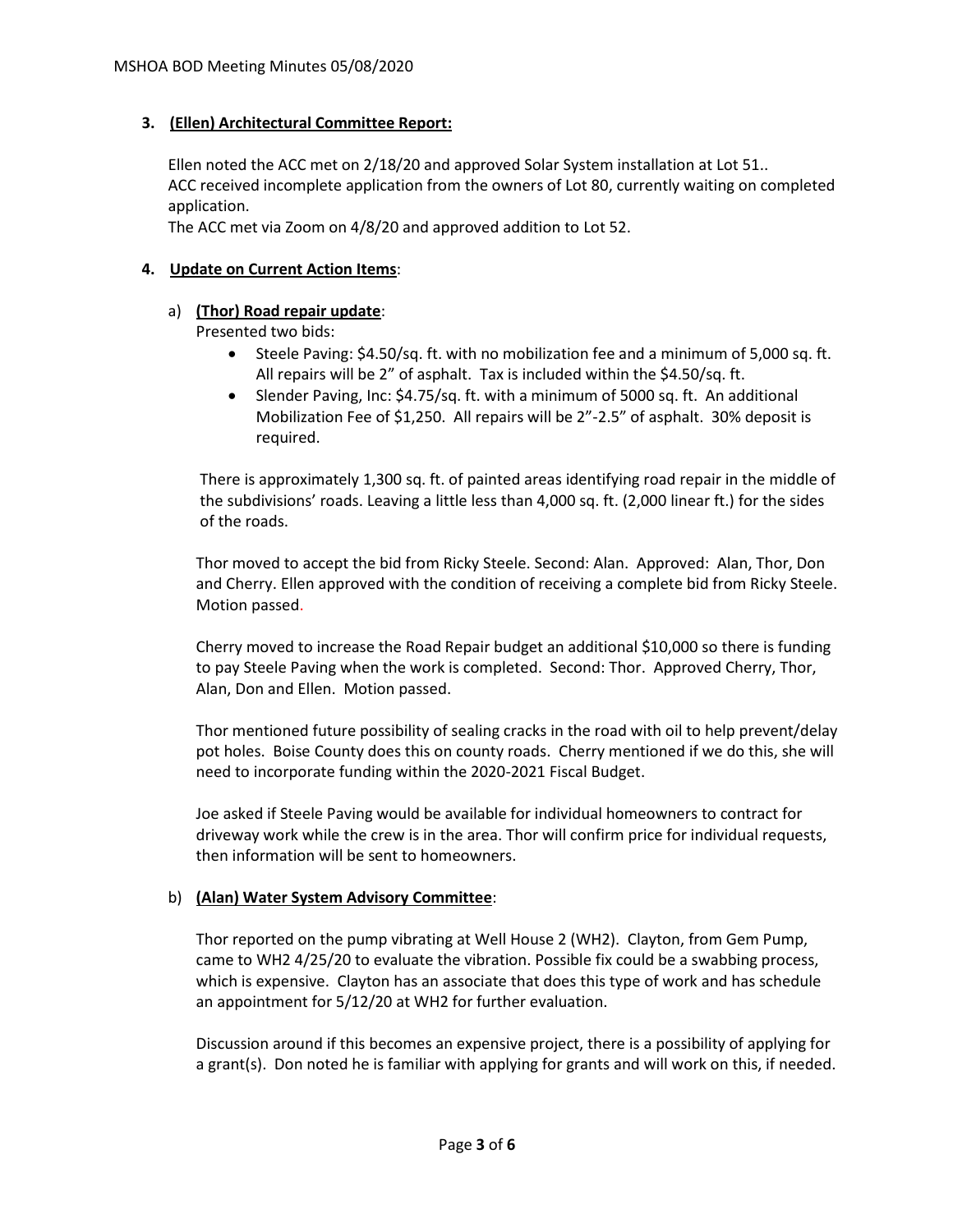Cherry received approvals right before the meeting started and will open a job in QuickBooks after the meeting for this work.

Alan reported he met with the Water System Advisory Committee (WSAC) 2-3 times.

- There has been discussion of ultrasonic metering, referring to Job 'A2019- WH1&2FlowMeters'. Alan's goal is to understand true throughput and flow.
- The recent power outage caused the VFD in Booster Station 2 (BS2) to burn up, referring to Job 'A2020-BS2 VFD-1 Fault'. Ray completed the troubleshooting and has completed the repairs. During the repairs, Ray discovered a ventilation issue in the Booster Stations. A new job was opened in QuickBooks to address this issue, Job 'A2020-BS1,2&3 Generator Venting'.
- Ray is working on an Incident Procedure document with the WSAC that will provide a process to all Members to help report a water incident. Once this document is completed, the WSAC will be presented to the Board for approval.

## c) **(Alan) website update report**:

Alan has been working with Lance Price to create a Beta copy of a new revision of our MSHOA website. There was discussion around a process to submit feedback.

## d) **(Ellen) Meter readings update**:

Ellen noted per the Water Policy, at the beginning of the year the Board needs to identify how many meter readings will occur for the upcoming year. It was determined 3 meter readings would be performed in 2020. One in spring, one in summer and one in fall. Ellen, with the help of Ralph V, will execute the meter readings with additional volunteers, for 2020.

## e) **Next steps of MSHOA action regarding Phase 4**:

Thor made a motion to vacate the approved motion from the 1/22/2020 Executive Meeting. Second: Alan. Approved: Thor, Alan and Don. Opposed: Cherry. Abstain: Ellen.

Thor expressed concern for continuing to ask Steve Millemann, the Association's attorney, questions; it seemed repetitive. Cherry noted the importance of consulting with the entire membership with accurate information, this is why there's a need for Steve's expertise.

Don told about going through unlocked gate into Phase 4, noting two well heads and excavator work going on. Don reported on conversation with resident of home near Banks Lowman Road. Resident reports difficult dealings with Catholic Diocese.

Don noted the 2015 Revised CC&Rs are binding and allowed for unilateral changes by MSD.

**Discussion** 

- Cherry noted the importance of approaching the membership with accurate information.
- Legality of sale debated.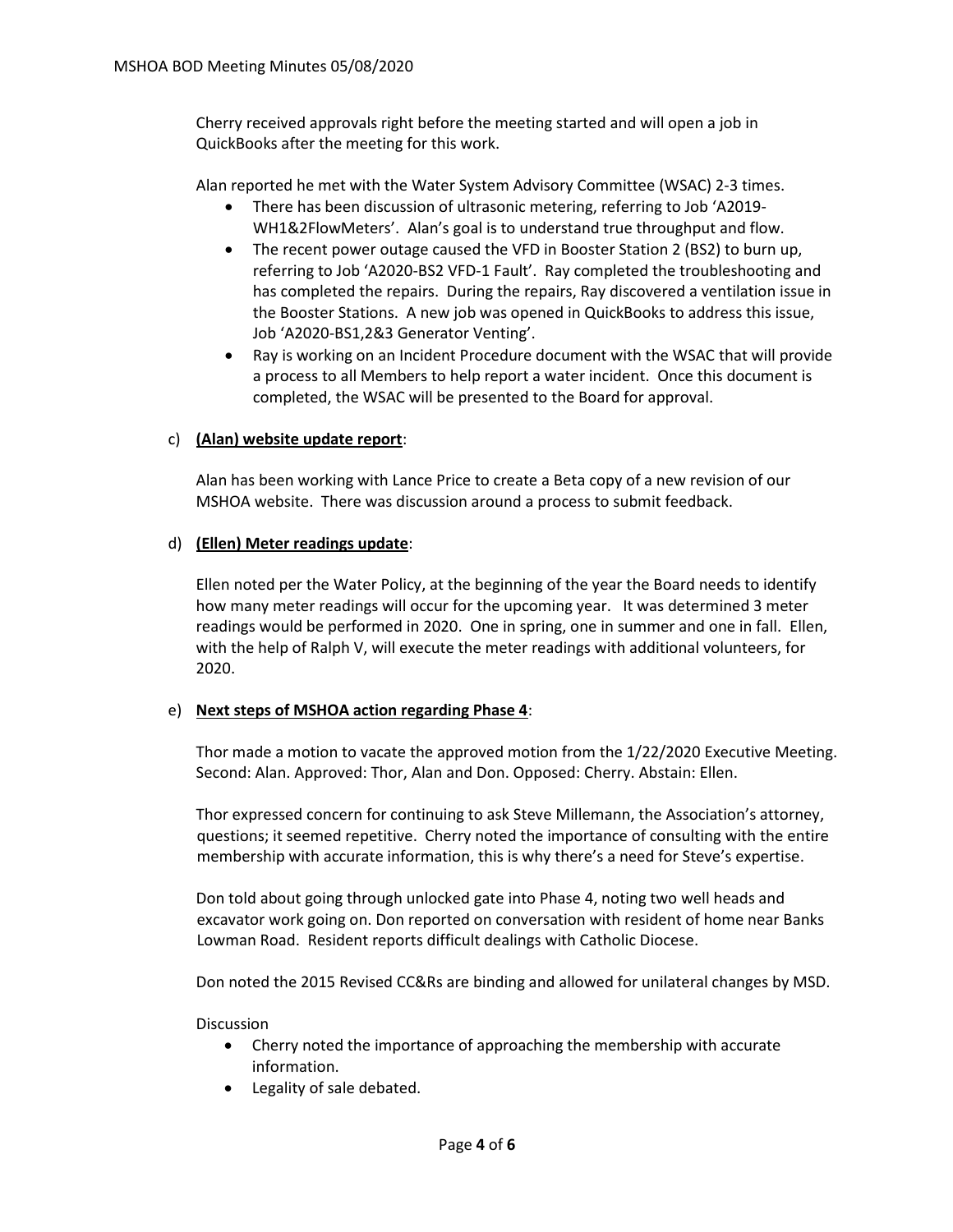- Definition of "market conditions"
- Role of County Planning and Zoning
- Thor had presented a letter to the Board via email addressing the Mountain Shadow Property Owners with a 3-option vote for the Membership regarding how to move forward with Phase 4.
- HOA observers weighed in. Some opposed any legal action. Some stated Phase 4 appears to no longer be part of HOA. Some thought Phase 4 is part of the HOA if Phase 4 was only residential.

Thor made a motion to send the proposed letter he had submitted to the Board via email prior to this BOD Meeting, to the Membership. The purpose is to get feedback from the Members about their preferred course of action. Second: Don. Approved: Don, Alan and Thor. Cherry called for discussion prior to completing a vote.

Alan asked Cherry to read the letter out loud and lengthy discussion continued. Points included:

- the legality of MSD actions, the legal significance of Amendment #6 of the CC&Rs.
- Steve's 8/25/18 memo to the Board stating *'there is a very credible argument that the authority (to unilaterally amend the CC&Rs) is subject to some limitations, as required to protect existing owners' vested property rights and reasonable reliance on the Revised CC&Rs at the time of their purchase of their lots'*. What are these limitations and how would they apply to the Association?
- The accuracy of Thor's letter. The letter citing:
	- $\circ$  informal discussions with the Diocese producing partnering opportunities; yet the Board has had no informal discussions with the Diocese.
	- $\circ$  one of the options is to litigate when Steve's 8/25/18 memo needs further discussion of the credible argument and its application to the Association's situation.
	- o Cherry believed the 3 options were leading.
- homeowners will expect BOD to contact Diocese and the need to reach out.
- no need to engage Steve if no litigation

The conversation illustrated confusion among BOD members indicating the Board may not be ready to present to members.

Alan noted that this much discussion is irrelevant if MSD was within their legal authority.

Thor reiterated Motion with slight change in the letter. Option 3 should include caveat of Public Hearing. Second: Don. Approved: Thor. There was further discussion. The meeting went over the time allotted and Thor had to leave. Board discussed further and voted on the motion. Opposed: Alan, Don, Cherry. Abstain: Ellen.

Discussion continued about next steps. Cherry re-read Steve Millemann's feedback from 2018 at Don's request. Discussion around need to clarify specifics with Steve. Goal-clarify